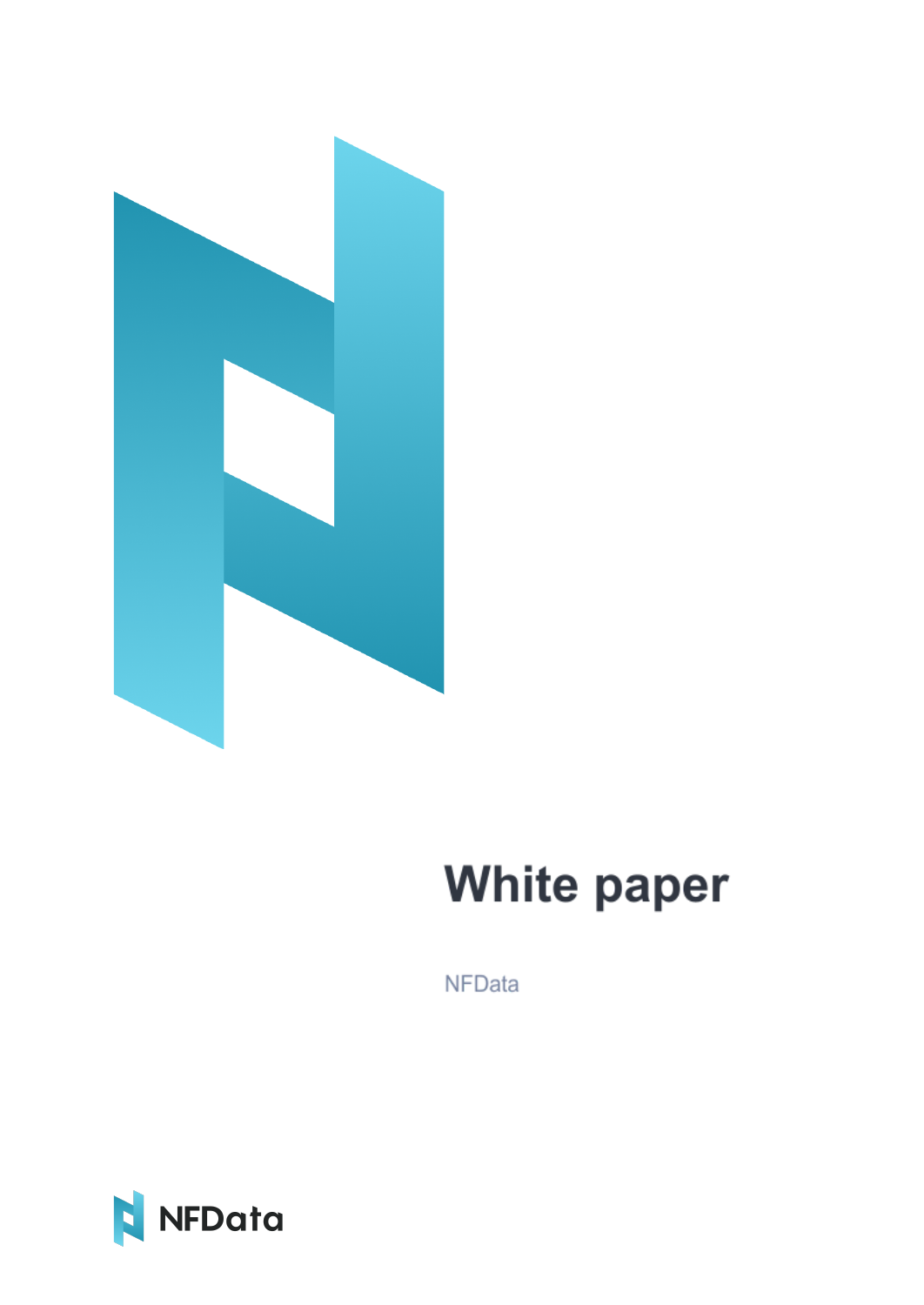| <b>INTRODUCTION</b>                                                         | $\mathbf 2$ |
|-----------------------------------------------------------------------------|-------------|
| Vision                                                                      | 3           |
| Mission                                                                     | 3           |
| <b>BUSINESS MODEL IDEAS</b>                                                 | 4           |
| 3 Tiers (rarity score buckets -> 0-60, 61-90, 91-100):                      | 4           |
| ASAC token                                                                  | 5           |
| <b>NFDATA</b>                                                               | 6           |
| What is the USP and utility of the dashboard?                               | 6           |
| What are the NFT portfolio management features & KPIs?                      | 6           |
| What are the Market Data section features & KPIs?                           | 7           |
| What are the main NFData Rating & Ranking features & KPIs?                  | 7           |
| What are the secondary NearX Ranking section features & KPIs?               | 7           |
| What are our criterias and how is this final score, 1-5 points, calculated? | 8           |
| What extras can our users expect?                                           | 9           |
| <b>ROADMAP</b>                                                              | 10          |
| KPI's                                                                       | 10          |

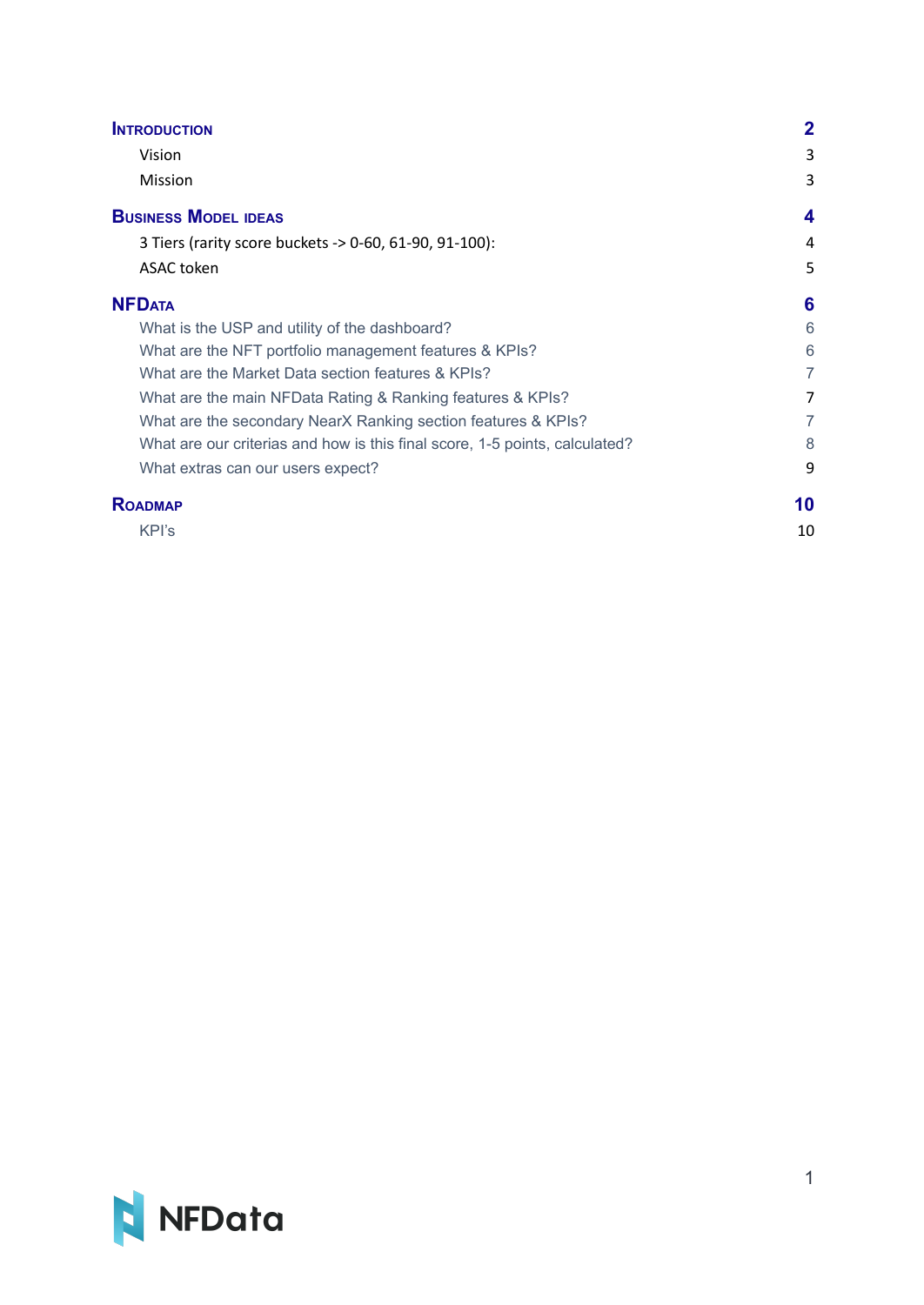# <span id="page-2-0"></span>**1. Introduction**

NFData is an NFT live data aggregator, portfolio manager, and ranking tool. Our goal is to construct an inclusive image of the NFT market in an aesthetic and transparent manner. Whether you are an NFT collector or hobbyist, a market analyst, or just exploring NFTs, NFData offers a variety of essential tools allowing you to appreciate distinctive L1s and their market movements.

The roots of NFData are in the NEAR ecosystem and its multi-wallet and cross-chain analytics will serve to recruit potential investors to the ecosystem.

*"With this tool, we want to make the NFT ecosystem an easy place to trade NFTs, regardless of the chain you are on. NFData will bring ease of access to finding the right collection at the right time, gaining novel insights on collections and their trends. An all-in-one dashboard."*

# <span id="page-2-1"></span>**1.1 Products**

Cross Chain:

▪ Portfolio Management

Manage all of your NFT holdings and analyse your habits and decisions using our dozens of KPIs. Our slew of tools will allow you to engage with the NFT market directly from the NFData platform

**EXECT:** Feature Rating & Ranking

Review the opinions of analysts, verifying and scoring projects based on multiple factors, helping you have a deeper insight into communities before you invest.

▪ Live Data Market Aggregation

Unique KPIs & statistics give you a comprehensive overview of multi-blockchain market data and how various L1s are performing in relation to one another.

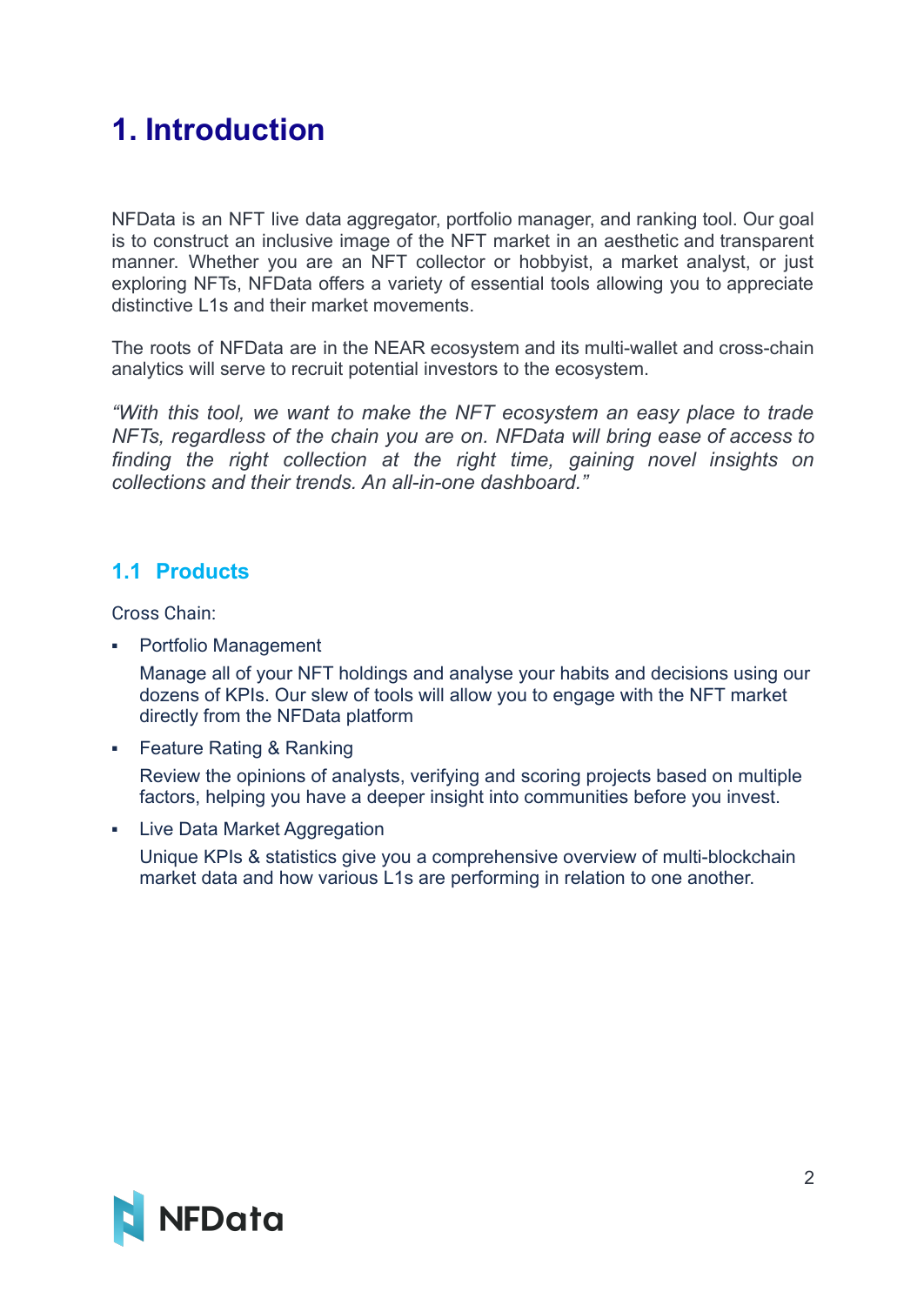# <span id="page-3-0"></span>**2. NFT Launch**

#### **Starfleet NFData**

A collection of 3333 unique and randomly generated pixel art NFTs stored on the NEAR blockchain. 60+ Unique Traits.

Price : TBA Mint Date : TBA

Holder Benefits:

- Lifetime access to our subscription-based features, unlocking gated tools, and premium analytics.
- Influence the path of development by leveraging your voting rights

# <span id="page-3-1"></span>**2.1 Business to Business Subscription Model**

#### **Free Access**

Cross-chain Portfolio Management & Market Analytics Advanced resources Portfolio Tools: Market Listing, NFT Transfer Connect Unlimited wallets 10+ KPIs NFT News by NearWeek

#### **Premium Access: (\$5/mo)**

Free Access Social Media KPIs: community analytics and engagement NFT Rating and Ranking Analytics: Analyst movements and perspectives Advanced Bots: Hunter Bots, Mass NFT Burn, TBA.

**NFT Access** Free Access + Premium

# <span id="page-3-2"></span>**2.2 ASAC token**

To be announced

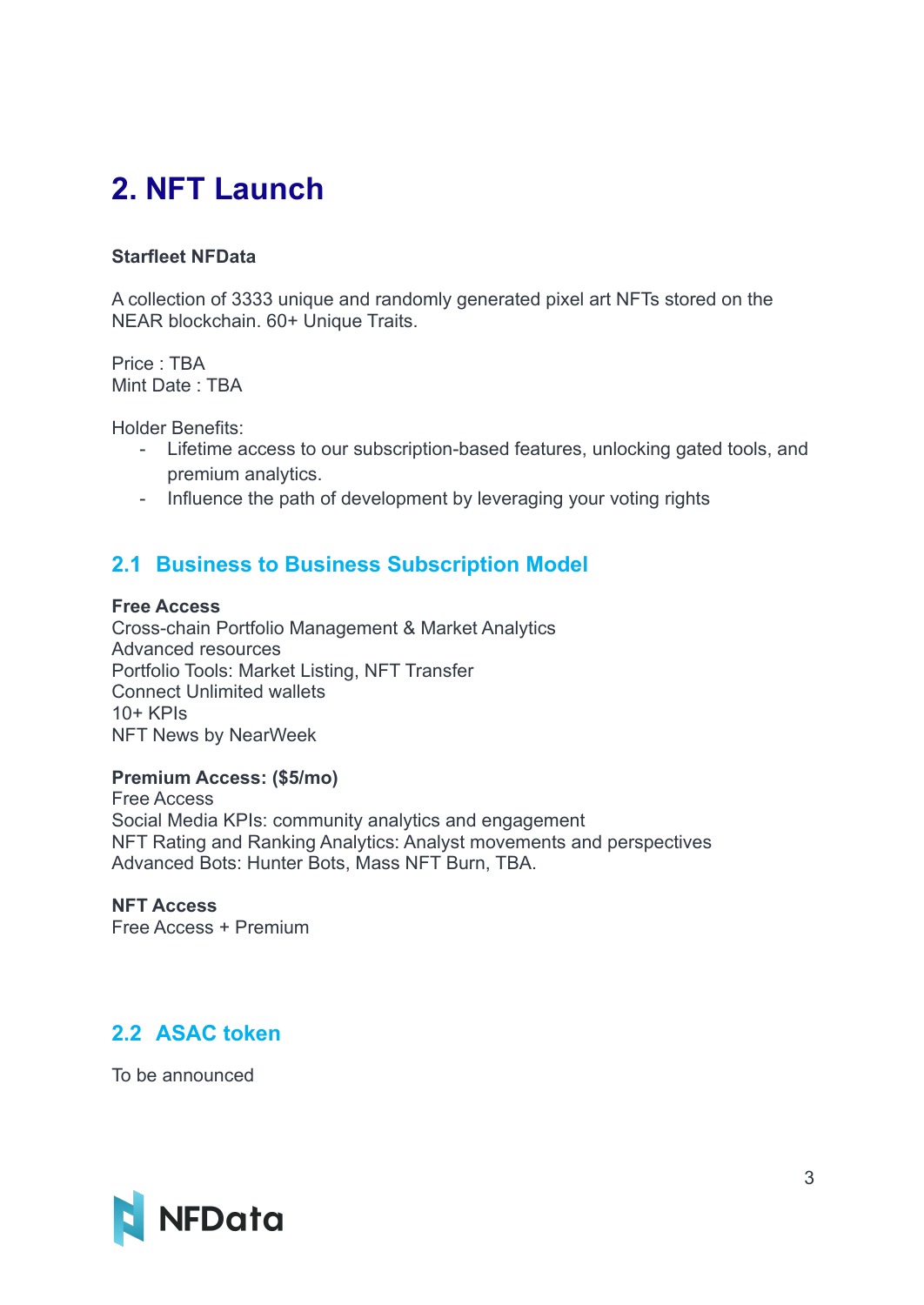# <span id="page-4-0"></span>**3. NFData**

# <span id="page-4-1"></span>**3.1 What is the USP and utility of the dashboard?**

It will be a *cross-chain web app* with 3 main features:

- NFT portfolio management
- **General NFT Market Data**
- Rating & Ranking feature

# <span id="page-4-2"></span>**3.2 What are the NFT portfolio management features & KPIs?**

Meet our all-in-one solution for managing NFTs, connecting multiple wallets from different blockchains. You will have an overview about your historical NFT activities and KPI management functions. There will also be a social component, which gives users the opportunity to peer into how others users are managing their NFT portfolio and where only owned NFTs can be used as an avatar to your account.

In short: Keep track of the NFTs across multiple wallets, knowing what you have spent and giving you an indication of their current value.

- $\pm$  # NFTs
- # Collections
- featured section (advertisement banner)
- **•** collection view (detailed view with collection overview metrics)
- card view (detailed in-collection view with single NFT metrics)
- $\blacksquare$

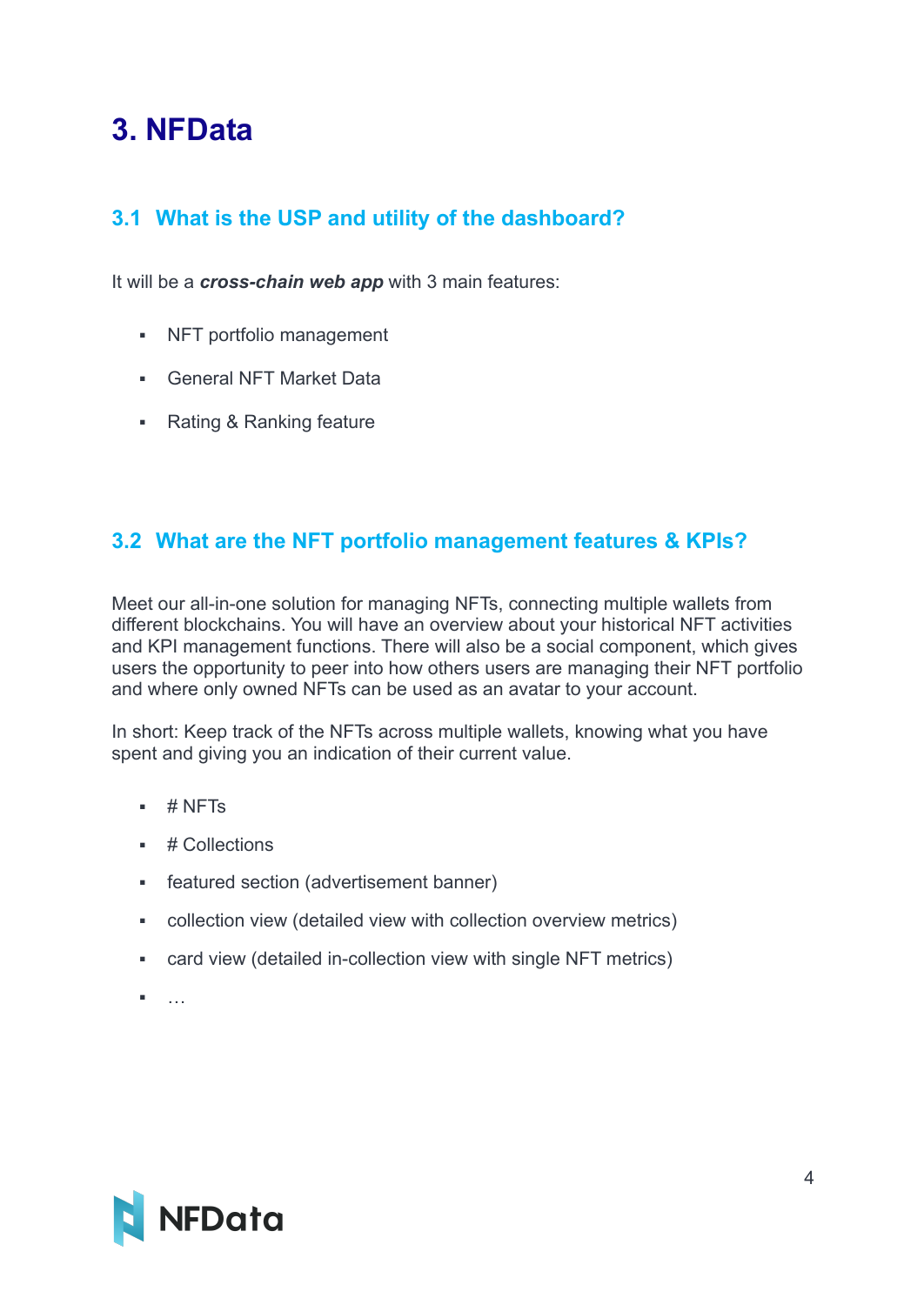# <span id="page-5-0"></span>**3.3 What are the Market Data section features?**

- **EXECT** market data cross-chain
- compare marketplaces on a macro level
- compare NFT collections on different metrics

# <span id="page-5-1"></span>**3.4 What are the Rating & Ranking features?**

- We have a scoring algorithm and classification model, which takes x amount of factors with weighted attributes. A final rating score comes out which reaches from 1-5, 1 being the highest score and 5 being the lowest score.
- A ranking system will be implemented where all projects, which are screened and rated by us, can be found. This ranking system will also take variables into account, which are "owned" and managed by our community. This will be the owners of an NFData NFT (DAO).

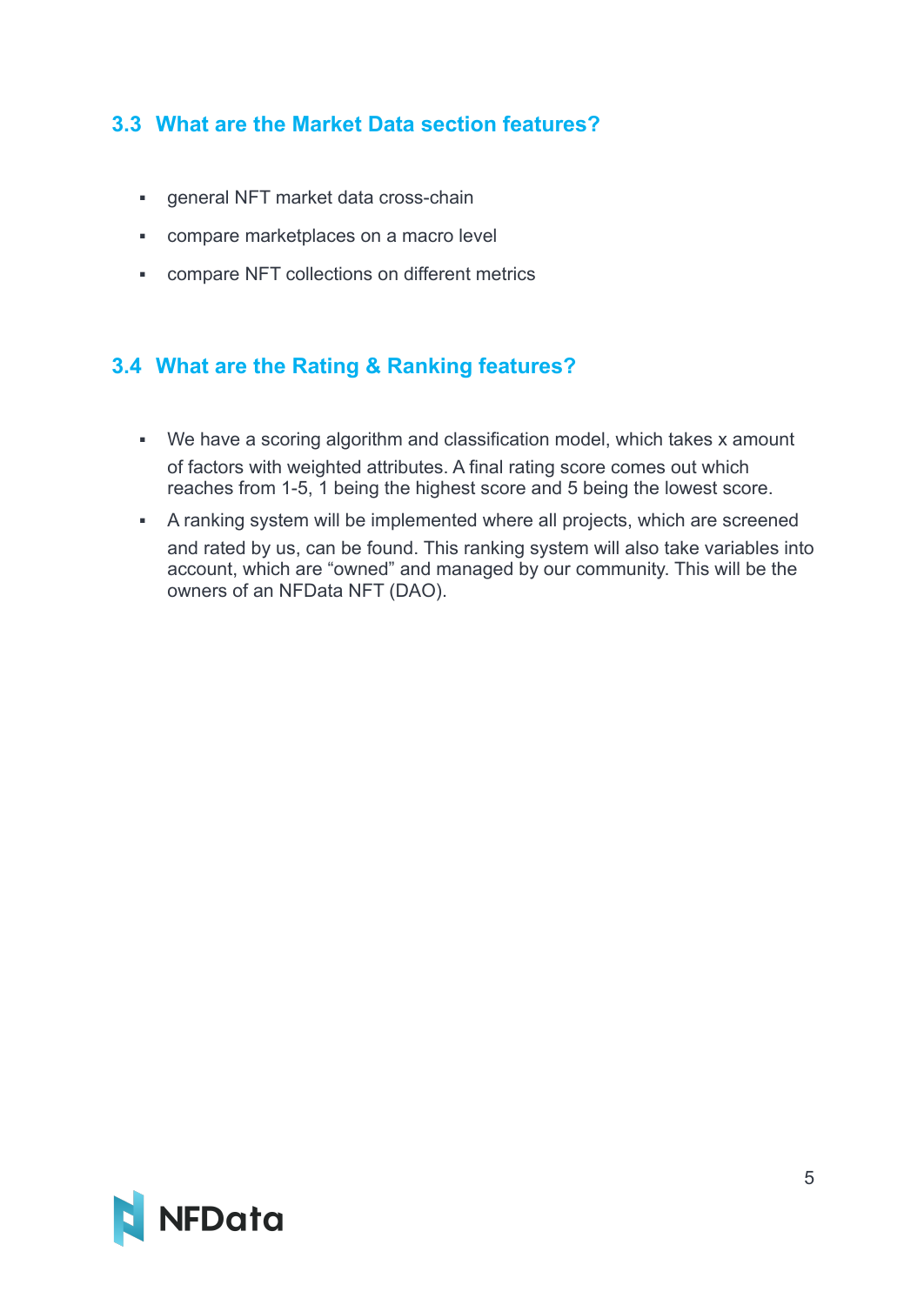# <span id="page-6-0"></span>**4. Roadmap**

# <span id="page-6-1"></span>**4.1 KPI's**

### **Q2:**

### **Launch MVP (April-May)**

User authentication Multi wallet connect function (web3) Multichain portfolio management (NEAR - SOL) Currency view (EUR-USD) Collection overview Card view Search function (token number & collection name) Link to wallet address Function to remove / ignore / flag collections from portfolio Blockchain filter Rarity score parameter on card view Listed on (marketplace symbols) - collection view Blockchain (symbol) - collection view Account settings (Avatar + wallets)

#### **Feature development (June-July)**

Amount of NFTs on collection overview NEAR/USD line graph GAIN/LOSS line graph Collection Pie Chart Manage your dashboard KPIs (edit, add, remove, reorder) Tier system based on NFData NFT Light/Dark mode